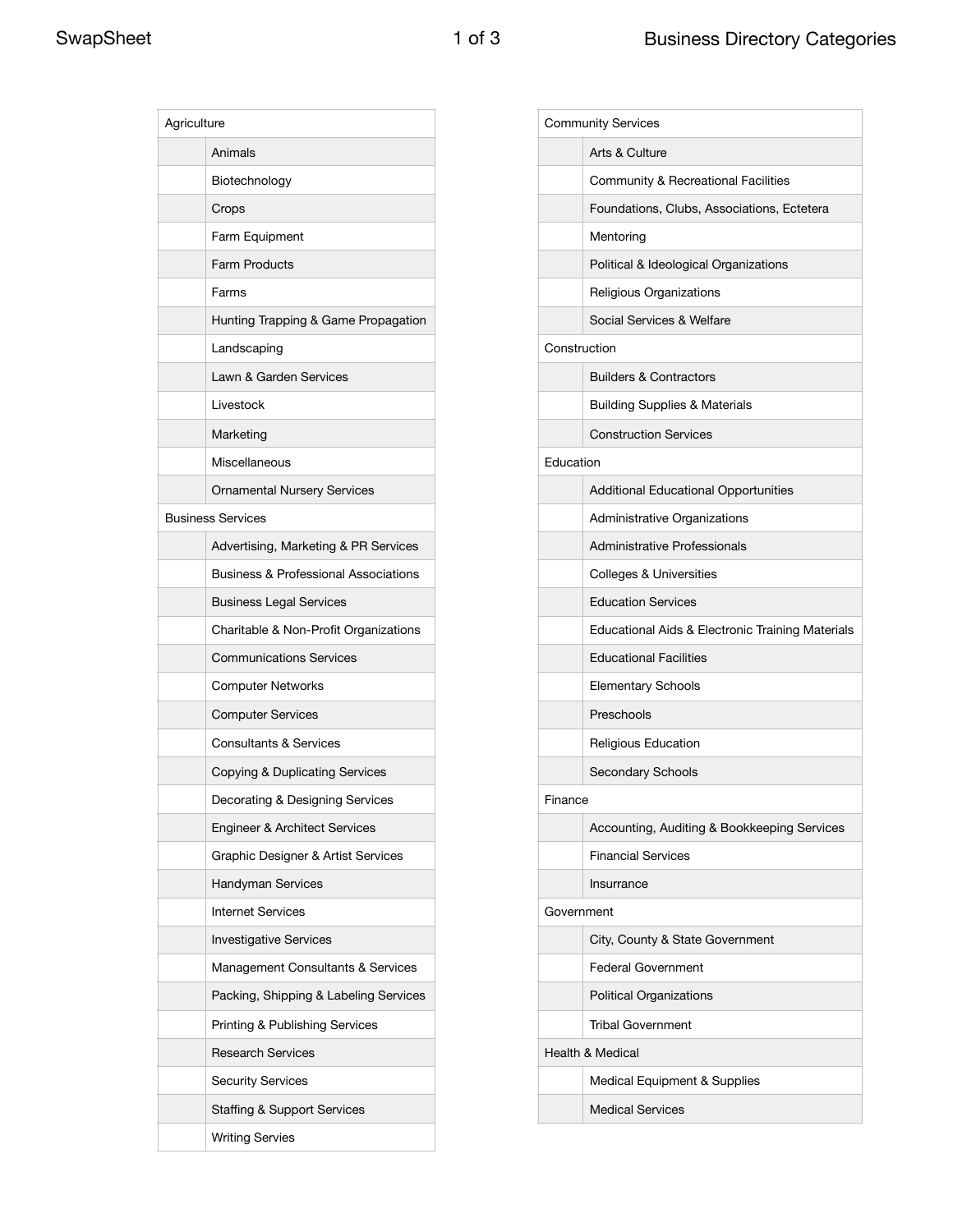| Industry |                                                              |  |
|----------|--------------------------------------------------------------|--|
|          | Aerospace Industry                                           |  |
|          | Aviation & Aerospace Equipment & Supplies                    |  |
|          | <b>Business Wholesale</b>                                    |  |
|          | <b>Environmental Products</b>                                |  |
|          | Fuel                                                         |  |
|          | Hauling & Shipping                                           |  |
|          | Health & Saftey Industrial                                   |  |
|          | <b>Industrial Goods &amp; Products</b>                       |  |
|          | Industrial Machinery & Equipment                             |  |
|          | Industrial Machinery Equipment & Supplies (Rental & Leasing) |  |
|          | Machinery, Equipment & Supplies (Rental & Sales)             |  |
|          | Marine Products & Services                                   |  |
|          | Miscellaneous Industry                                       |  |
|          | <b>Refuse Systems</b>                                        |  |
|          | Scientific Equipment & Services                              |  |
|          | Scrap & Waste Materials                                      |  |
|          | <b>Motorized Vehicle</b>                                     |  |
|          | All-Terrain & Recreational Vehicle Dealers                   |  |
|          | Auto Maintenance & Repair Services                           |  |
|          | Automotive Parts, Equipment & Services                       |  |
|          | <b>Aviation &amp; Avionics Sales</b>                         |  |
|          | General                                                      |  |
|          | Heavy & Industrial Vehicle Dealers                           |  |
|          | Heavy & Industrial Vehicle Parts & Accessories               |  |
|          | Motorized Vehicle Rental & Leasing                           |  |
|          | <b>Watercraft Dealers</b>                                    |  |
|          | Work, Utility & Commercial Vehicle Dealers                   |  |

|                    | <b>Personal Services</b>                            |
|--------------------|-----------------------------------------------------|
|                    | Art                                                 |
|                    | Cleaning & Maintenance Services                     |
|                    | <b>Employment Assistance</b>                        |
|                    | <b>Employment Services</b>                          |
|                    | <b>Entertainment Services</b>                       |
|                    | Family Services & Care                              |
|                    | <b>Fitness</b>                                      |
|                    | <b>Garment &amp; Linen Services</b>                 |
|                    | <b>Household Services</b>                           |
|                    | Miscellaneous Personal Services                     |
|                    | Party & Event Planning                              |
|                    | Personal Care                                       |
|                    | Personal Document & Information Services            |
|                    | <b>Personal Financial Services</b>                  |
|                    | Personal Legal Services                             |
| Professional       |                                                     |
|                    | <b>Church &amp; Religious Services</b>              |
|                    | Law Enforcement Professionals                       |
|                    | Legal Professionals                                 |
|                    | Miscellaneous Professional                          |
|                    | Photography                                         |
|                    | Professional Equipment & Supplies                   |
|                    | <b>Public Administration</b>                        |
|                    | Science & Research                                  |
|                    | Video, Television & Movies                          |
| <b>Real Estate</b> |                                                     |
|                    | Commercial & Industrial                             |
|                    | <b>Real Estate Services</b>                         |
|                    | Residential                                         |
|                    | Restaurants/Food & Dining                           |
|                    | <b>Bakeries</b>                                     |
|                    | <b>Food Services</b>                                |
|                    | <b>Restaurant Information &amp; Referal Service</b> |